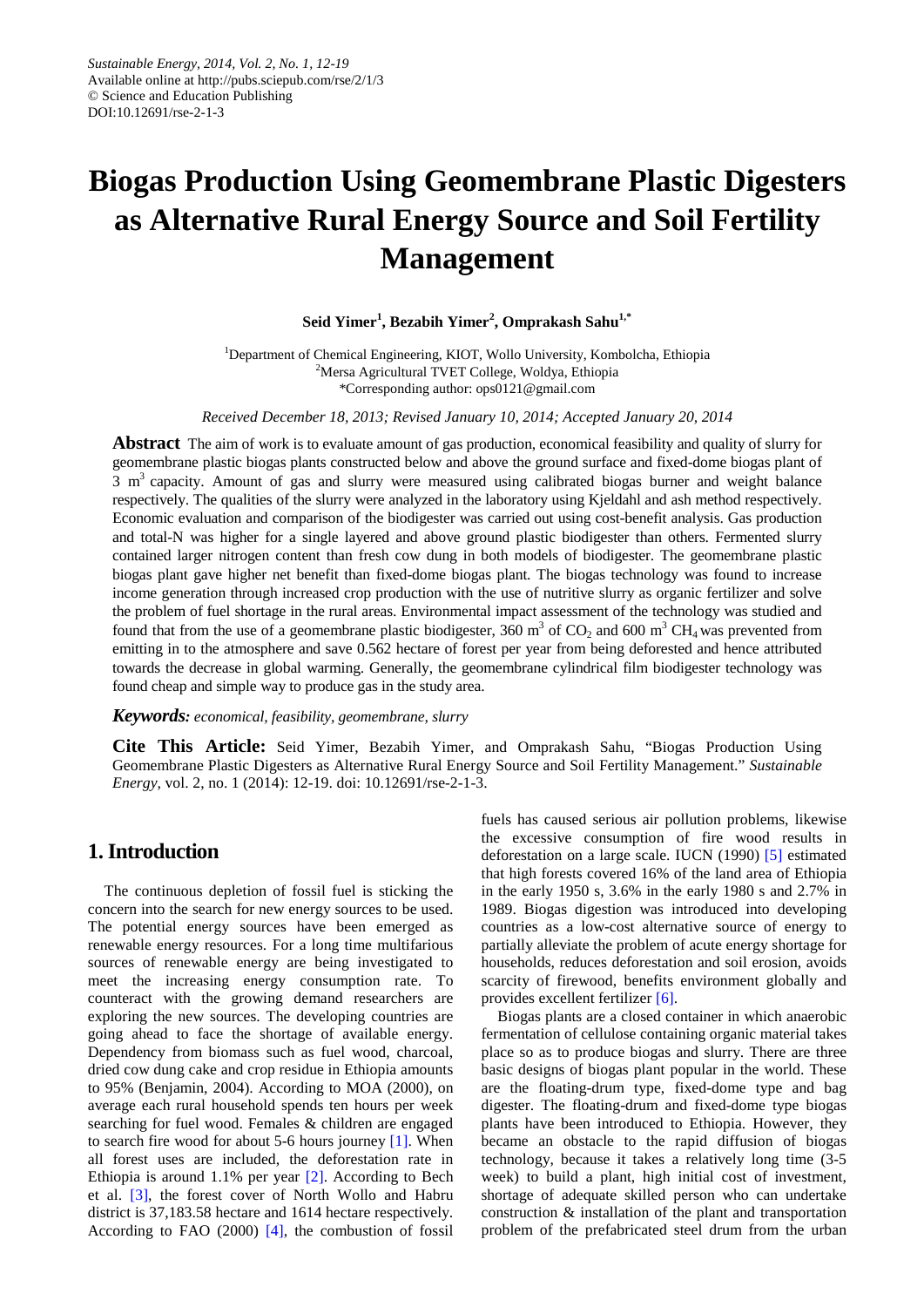areas to the interior rural regions of Ethiopia [\[7\].](#page-7-5) The introduction of the geomembrane plastic bag digester have not yet been experimented in Ethiopia. Considering the problem of biogas technology dissemination with the existing biogas plants, the study was conducted on alternative biogas plants constructed using geomembrane plastic in cylindrical shape. In this regard's an effort has been made to introduce geomembrane plastic biogas plant, comparisons of gas and slurry yield and economic feasibility analysis with the fixed-dome biodigester should be done and accordingly, the outcome of the study may have some contribution to set remedy to the problem.

### **2. Materials and Methods**

### **2.1. Description of the Study Area**

The experiment was conducted in Mersa Agricultural T.V.E.T College, Ethiopia at 11°35'N latitude and 39°38'E longitude with an altitude of 1557 m above sea level. The area is classified under moist warm climatic zone with mean annual rainfall of 1090 mm and with an average daily temperature of 21.12°C.

## **2.2. Geomembrane Plastic Biodigester Design Parameters**

A. Selection of materials.

Construction materials: geomembrane plastic 0.5 mm in thickness, PVC pipes. Input materials are cow dung and water.

B. Temperature: Mesophilic (21.4°C).

C. Mixing ratio of substrate 1:1. I.e. 75 kg of cattle dung was mixed with 75 liters of water. Total dung required per day was calculated as [\[8\].](#page-7-6)

> Total dung required / day  $=\frac{Gasproduction / day}{Gas / Kgofresholdung}$

D. Hydraulic Retention Time (HRT).

For mesophilic temperature of Mersa locality, HRT is selected as 40 days.

Gas / Kgofreshdung

Number of cattle required was calculated by using the formula,

$$
\frac{Totaldung}{Dung / animal}
$$
 (2)

The volume of the digester was calculated as

Quantity of daily dung required / digester

$$
=\frac{Weight of (dung + water)}{Density of slurr}
$$
(3)

Minimum digester volume  $(D<sub>0</sub>)$  = Volume of daily charge \* Retention time

Actual digester volume =  $D_0 + 0.1 D_0$ 

The volume of gas holder was calculated as,

$$
V = (volume of gas production)
$$
 (4)

Total volume for geomembrane biodigester = Volume of digester + Volume of gas holder.

Hydrostatic pressure due to the slurry acting on the inner surface which exerts tensile load on the digester wall was calculated as  $=$  depth of slurry  $*$  density of slurry. According to Santra  $[9]$ , a ratio of 4 in length to one in diameter was used to produce much gas and quality fertilizer in horizontal biogas plants. Where  $D =$  diameter and L= length and accordingly the dimension of the cylindrical plastic biodigester was calculated as

$$
V = D2L/4 \tag{5}
$$

### **2.3. Experimental Design and Layout**

Four biodigester were made from single & double layered cylindrical geomembrane plastic film, constructed below the ground on a trench excavated at a dimension of 7 m \* 1.5 m \* 0.5 m and above the ground surface on a concrete block wall platform constructed at a dimension of 7 m\*1.5 m\*(0.75 m and 0.5 m) with a slope of 2°. One Chinese model fixed-dome biogas plant was also another treatment. The capacities of the digesters were  $3 \text{ m}^3$ . The experiment duration was from Nov. 2011 to July 2012. The treatments of the experiment were:



(1)

**Figure 1.** Layout of the Experimental Site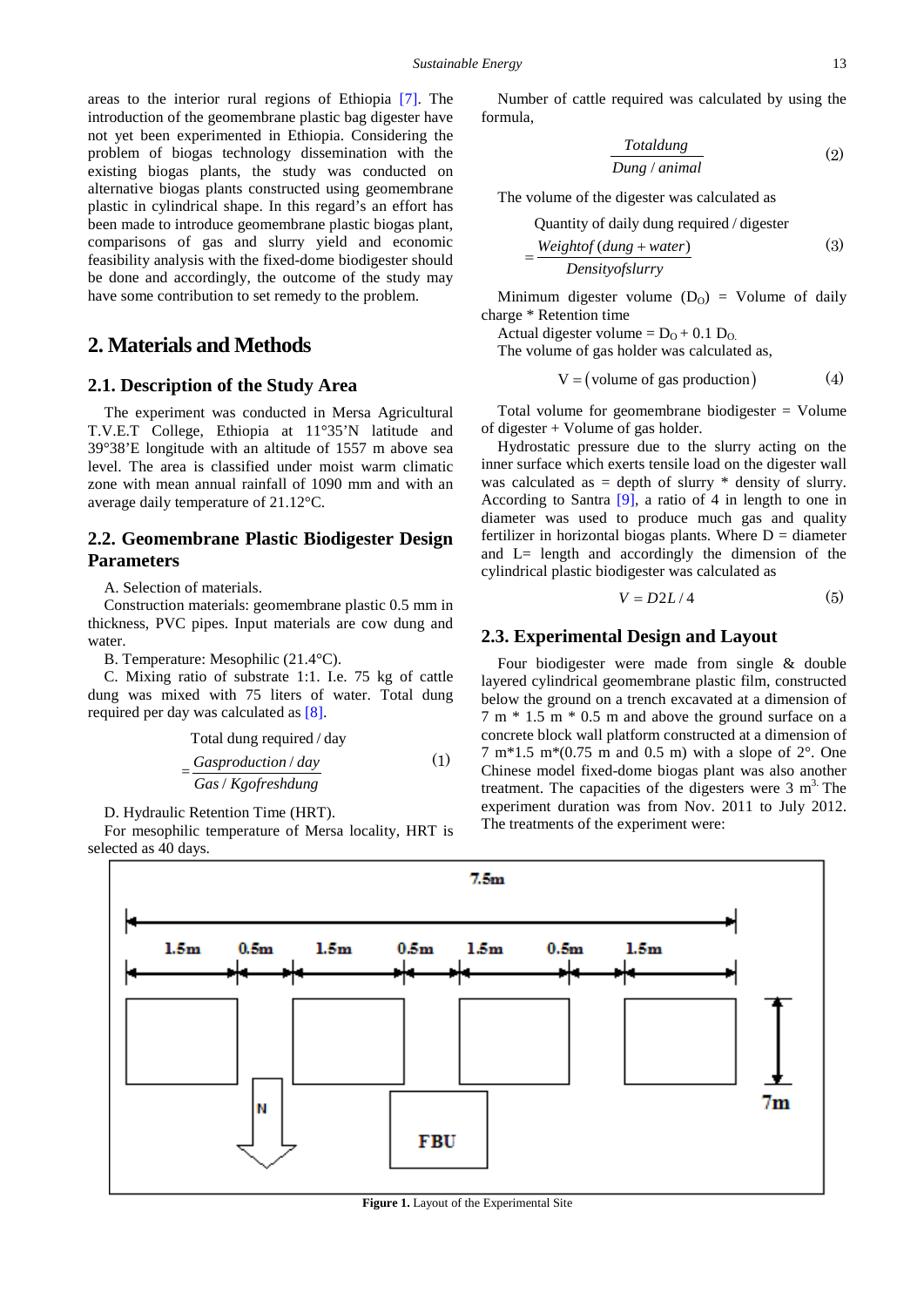- PSA: plastic biodigester, single layered and constructed above ground.
- PDA: plastic biodigester double layered and constructed above ground.
- PSU plastic biodigester single layered and constructed under ground.
- PDA plastic biodigester double layered and constructed underground.
- FDU: Fixed dome biodigester constructed underground.

The manure was collected from Mersa Agricultural TVET College dairy farm and the nearby private cattle shed.

# **2.4. Geomembrane Plastic Construction Methodology**

Materials used for the construction of geomembrane plastic biodigester were geomembrane plastic, PVC pipes, gate valves, GI caps, sockets, nipples, neoprene rubber hose and biogas stoves. Construction was done with the help of electrical geomembrane welding machine and CM-43 adhesive with other mixtures. The geomembrane plastic was cut at a dimension of 7 meter length and 4.50 meter width as per the design. Then, it was welded with the help of electrical plastic welding machine across the length and the circular part of the cylinder was fitted with the help of CM-43 adhesive and with other chemical mixtures. The biodigester has an inlet for entry of input materials, gas outlet for exit of produced gas and slurry outlet for disposal of fermented slurry. The digester and gas holder was made as one unit in a cylindrical shape.

**Table 1. Technological Parameters of the Experimental geomembrane plastic biodigester**

| <b>Constants</b>                                         | <b>Value</b>   |
|----------------------------------------------------------|----------------|
| Plastic width, m                                         | $\overline{c}$ |
| Circumference, m                                         | 4              |
| Internal diameter m                                      | 1.24           |
| Plastic length, m                                        | 6.2            |
| Loading rate, Kg ODM/m <sup>3</sup> /day                 | 10.36          |
| Retention time, days                                     | 40             |
| Quantity of daily dung required/digester, m <sup>3</sup> | 0.136          |
| Minimum digester volume, m <sup>3</sup>                  | 5.44           |
| Actual digester volume, $m3$                             | 5.984          |
| Daily volume of gas production, m <sup>3</sup>           | 3              |
| Total volume of geomembrane plastic biodigester          | 7.484          |
| Hydrostatic pressure due to the slurry, $Kg/m^2$         | 1023           |
|                                                          |                |

# **2.5. Data Collection Procedures**

Different data which were pertinent to the study objectives were collected following standard procedures. The following variables were measured and analyzed during the study. Amount of gas production, quantity of input and output slurry, temperature of the air, pH of the fresh cow dung and digested slurry, total–N and organic matter content of the substrate and the slurry. Daily rainfall, temperature of the air and slurry was also measured.

### **2.5.1. Input to the Digesters**

The type of input material which was found feasible and available in the study area was cow dung as there was dairy farm at a distance of 25 meter from the experiential site. Manure inputs were measured using bucket of 25 liter. One bucket of cattle dung was mixed with 1 bucket of water [\[8\].](#page-7-6) Thus, as per the design three bucket of dung (75) Kg) were mixed with three bucket of pure water (75 litres) so as to produce 3  $m<sup>3</sup>$  gas per day on May 5, 2007. After the slurry mixture has been fed in to the digester, 15 liters starter material prepared from cattle dung and water in 1:1 ratio and allowed to ferment for one month in a closed barrel were added at equal amount to all five biodigester to initiate and facilitate the fermentation process.

### **2.5.2. Measurement of Gas Production**

The quantity of gas produced from the two models of biodigester were measured with the help of standard sized biogas burner which is, certified by ISO and manufactured by gas crafters in Bombe, India. The burner has a capacity of 0.45  $m<sup>3</sup>$  per hour and it was adjusted with the help of its air shutter until blue flame comes to burn with its maximum capacity. Time to burn was taken by stop watch for consecutive hours of one day. So the daily gas production from the digester (s) is the sum total of the hours run by each burner and its gas consumption rate.

### **2.5.3. Temperature of the Air and Slurry**

The temperature of the air was measured via mini-max thermometer in a metrological station found around the study area and the daily temperature of the slurry in the biodigester was measured using ordinary electronic thermometer.

#### **2.5.4. Total-Solids (DM) Content**

The dry matter content of the substrate and spent slurry was measured by drying a sample at 70°C in an oven and weighing the residue on a precision electronic balance.

### **2.5.5. The Organic Dry Matter (ODM)**

Only the organic or volatile constituents of the feed material are important for the digestion process. For this reason, only the organic part of the dry matter content was considered and this was analyzed in the laboratory.

### **2.5.6. PH of the Fresh Cow Dung and Digested Slurry**

The pH of the fresh cow dung and fermented manure was measured by pH-meter in the laboratory.

#### **2.5.7. Quality of Output Slurry**

The compositions of digested slurry produced by anaerobic fermentation in the two models of biogas plants were determined in the laboratory. Five digested slurry samples from all five biogas plant and two fresh manure samples from the cow dung fed to the two types of biogas plant were taken by random sampling technique.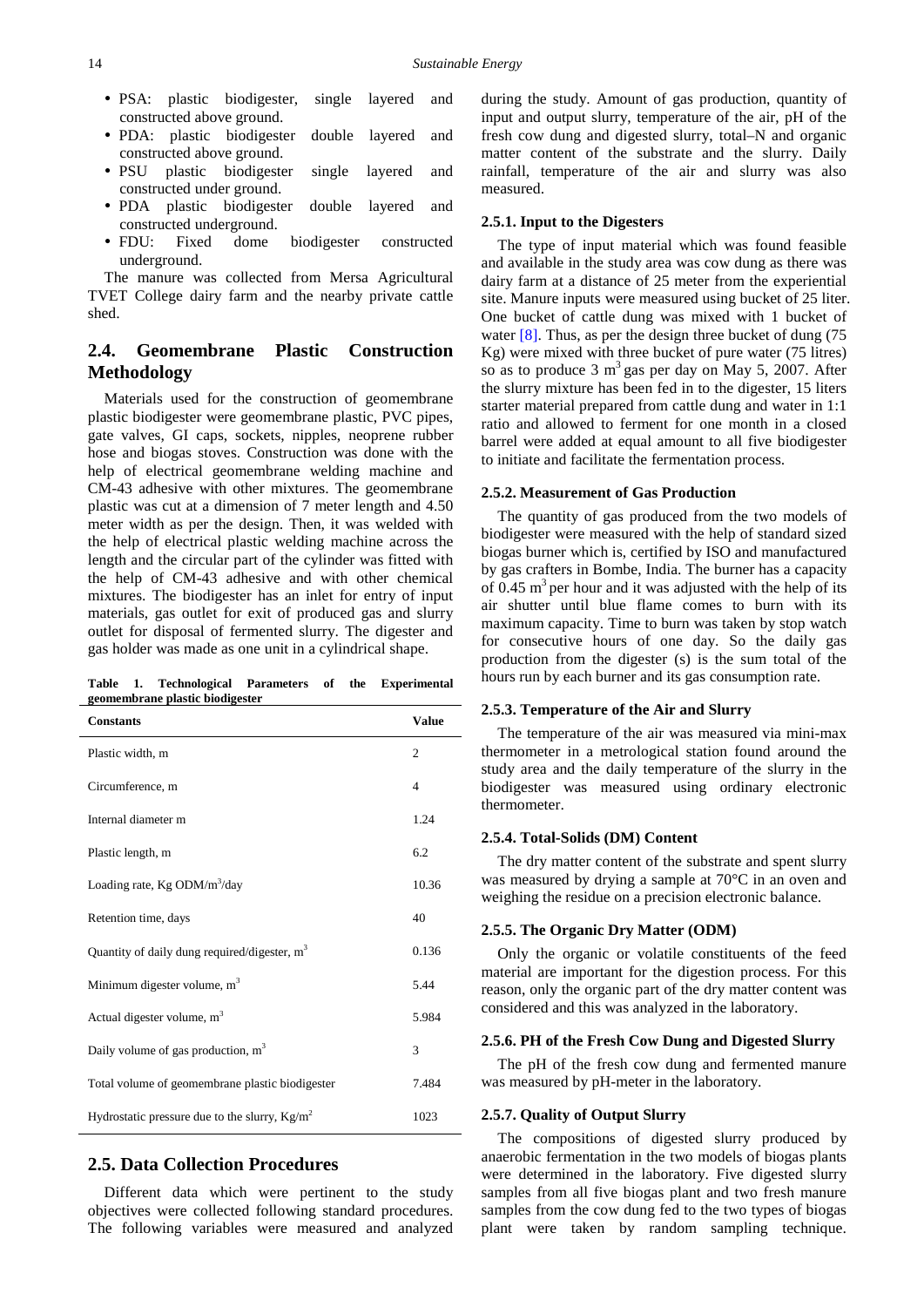According to AOAC (1990) [\[10\],](#page-7-8) total-N was determined by Foss-Tecator Kjeldahl procedures after taking 1 gram of manure sample and digested with sulpheric acid and salicylic acid and estimated by Kjeldahl method. The process of digestion took about three and half hours in the laboratory.

Organic matter content was determined by the use of Toffle furnace by ash method. 10 gram of well mixed manure in dry nickel crucible or silica basin was weighted and was put in a low flame or hot plate till the organic matter begins to burn. The crucible in a muffle furnace was placed at about 550°C for 8 hours. The crucible with a grayish white ash formed was removed from the furnace cool in a desicator and weigh. Therefore, the residue represents the ash and the loss in weight represents the moisture and organic matter [\[11\].](#page-7-9) Fresh cow dung samples were taken on April, 2011 and fermented slurry samples were taken after gas was fully generated and measured i.e. on June, 2011 from five biodigester and two cattle sheds.

### **2.5.8. The Efficiency of Biodigester**

It was evaluated by comparing its gas and slurry production with the amount of substrate fed in relation to the volume of the digester and compared by calculating their specific gas production. Specific gas production was determined by dividing the daily volume of gas measured by the amount of cow dung loaded into the plant.

# **3. Results and Discussion**

### **3.1. Biogas Production**

Gas was burnt and measured after gas has completely produced within the designed HRT of 40 days with the help of calibrated biogas burner and stop watch (Figure 2). As can be seen in [Table 2,](#page-4-0) gas production as the proportion of biodigester liquid volume was higher for a single layered and above ground plastic biodigester than others and very less amount of gas was measured from the fixed-dome biodigester. This was because more sun light temperature (27.65°C-32.7°C) was absorbed in a black geomembrane plastic sheeting digester than reinforced concrete fixed-dome biodigester (Figure 3). Temperature is very important factor which positively or negatively affects the activity of microorganisms in the production of biogas.

**Figure 2.** Burning and Measuring of Biogas with a Biogas Burner after Gas Generation



**Figure 3.** The Relationship between Temperature of the Slurry and amount of Gas Production for the Plastic and Fixed-Dome Biodigester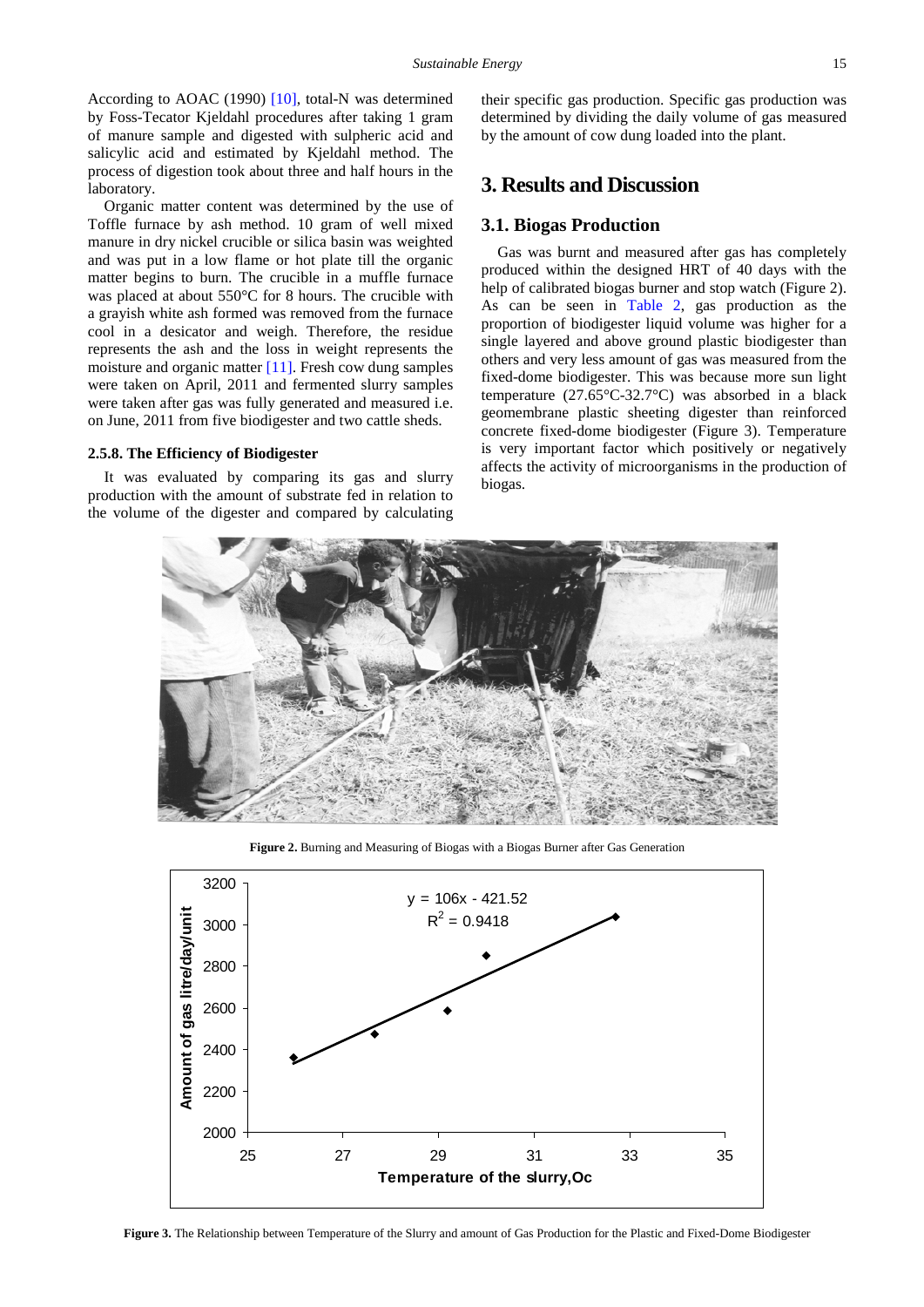**Table 2. Total Values for Biogas Production (9 Am to 4 Pm) in Biodigester with Different Types, Layers and Location of Installation**

<span id="page-4-0"></span>

| <b>Biogas Production</b>                                | <b>BIODIGESTER TYPE</b> |            |            |            |            |                               |
|---------------------------------------------------------|-------------------------|------------|------------|------------|------------|-------------------------------|
|                                                         | <b>PDA</b>              | <b>PSA</b> | <b>PDU</b> | <b>PSU</b> | <b>FBU</b> | Average for plastic digesters |
| Hours recorded during burning of gas in a burner /plant | 6.33                    | 6.75       | 5.75       | 5.50       | 5.25       | 6.08                          |
| Liters/day/plant                                        | 2850                    | 3037.5     | 2587.5     | 2475       | 2362.5     | 2737.5                        |
| Specific gas production per day $(m^3/kg)$              | 0.0380                  | 0.0405     | 0.0345     | 0.033      | 0.0315     | 0.0365                        |
| Average daily slurry temperature °C                     | 29.99                   | 32.7       | 29.18      | 27.65      | 25.96      | 29.88                         |

*PDA: plastic biodigester, double layered and constructed above ground*

*PSA: plastic Biodigester, single layered and constructed above ground*

*PDU: plastic biodigester, double layered and constructed underground PSU: plastic biodigester, double layered and constructed underground*

*FBU: fixed-dome biodigester constructed underground.*

### **3.2. Temperature of the Air and Slurry**

average atmospheric temperature during fermentation time between May 5, 2007 and June 14, 2007 was 24.55°C. According to Grewal et al. [\[8\],](#page-7-6) temperature is one of the factor affecting the growth rate of micro-organisms involved in the production of biogas and effective anaerobic fermentation is carried out in mesophilic temperatures averaging between 24°C and 45°C. The local average atmospheric temperature of Mersa was 21.12°C according to 12 years of data which was very suitable for biogas production.

According to Hu Qichun (1991) [\[12\],](#page-7-10) a biogas plant could perform satisfactorily only where mean annual temperatures are around 20°C or above or when the average daily temperature is at least 18°C. With the range of 20-28°C mean temperature, gas production increases over proportionally. If the temperature of the biomass is below 15°C, gas production will be so slow that the biogas plant is no longer economically feasible. So, the temperature recorded in the study area was very suitable for normal fermentation and higher amount of gas was produced by mesophilic bacteria. The average temperature of the fermented material in the biodigester were in the range between 25.96°C and 32.7°C as described in [\(Table](#page-4-1)  [3\)](#page-4-1), which is greater than the critical 15°C. Thus, gas was completely produced within the designed HRT value of 40 days. As it is mentioned in Figure 3,  $R^2$  is 0.945. Thus, 94.5% of the variability in the amount of gas produced by the biodigester was due to the variation in the slurry temperature.

The average temperature of the slurry measured in the geomembrane plastic biodigester exceed by 1.687°C to 6.737°C of the slurry in fixed-dome biodigester [\(Table 3\)](#page-4-1). Thus, geomembrane bag was observed to have the best advantage of heating the digester contents easily and produce higher amount of gas  $(0.12{\text -}0.68 \text{ m}^3)$  of gas per m<sup>3</sup> of digester per day) than fixed-dome biodigester made from reinforced concrete [\(Table 3\)](#page-4-1). Since its walls are thin and black in color, it can be heated quickly with an external heat source, such as the sun radiation of the same degree in the study area. Similar results were reported by Bui Xuan and Preston [\[13\]](#page-7-11) that found average temperatures in bag digesters, compared with dome types, are  $2^{\circ}$ C-7<sup> $\circ$ </sup>C higher in the bag (0.235-0.61 m<sup>3</sup> of gas per  $m<sup>3</sup>$  of digester per day).

**Table 3. Comparison of Average Slurry Temperature, °C and amount of Gas Produced, m3 /Day of the Biodigester**

<span id="page-4-1"></span>

| <b>Types of</b><br><b>GPBD</b>                                              | Average Slurry temperature, <sup>o</sup> C of<br>GPBD | Amount of gas produce,<br>$m^3$ /dav | <b>GPBD, °C–FBU</b><br>(25.963 °C) | GPBD, $m^3$ /day–FBU, 2.36<br>$m^3$ /dav |
|-----------------------------------------------------------------------------|-------------------------------------------------------|--------------------------------------|------------------------------------|------------------------------------------|
| <b>PSA</b>                                                                  | 32.700                                                | 3.04                                 | 6.737                              | 0.68                                     |
| <b>PDA</b>                                                                  | 29.988                                                | 2.85                                 | 4.025                              | 0.49                                     |
| PDU                                                                         | 29.175                                                | 2.59                                 | 3.212                              | 0.23                                     |
| PSU                                                                         | 27.650                                                | 2.48                                 | .687                               | 0.12                                     |
| the property of the control of the control of the control of the control of |                                                       |                                      |                                    |                                          |

*GPBD: geomembrane plastic biodigester*

# **3.3. Characteristics of Bio-Digested Slurry (Effluent) and the Influent**

Organic substances passed through biogas plants not only produce a source of energy, but also a large quantity of digested slurry, which provides excellent organic fertilizer. The net weight of slurry discharged daily from the geomembrane plastic and fixed-dome biodigester were 123 Kg and 112.5 Kg respectively. Thus, the annual slurry output was 44895 Kg (45 tons i.e. 18% of the total substrate was lost) and 41062.5 Kg (41 tons i.e. 25% of the total substrate was lost), which was produced from 27375 kg of fresh dung fed to the digester annually, which in turn is equivalent to 13468.5 kg of dried dung cakes. Likewise, the loss in the amount of slurry have been

reported by UNESCO (1982) [\[14\],](#page-7-12) and states that during digestion, about 20% of the total slurry is volatilized. Thus, geomembrane plastic biogas plant produced higher amount of slurry than fixed-dome biogas plant of the same capacity and using equal amount of input material. So, with the use of geomembrane plastic biodigester, the farmers could get 45 tones of fermented slurry which could be used to apply on the farmland as organic fertilizer. Thus, by conversion of cow-dung in to a more convenient and high-value fertilizer (biogas slurry), organic matter is readily available for agricultural purposes, thus protecting soils from depletion and erosion.

Therefore, the farmers should be advised to use geomembrane plastic biogas plant so as to utilize the dung for dual purposes such as the produced gas as fuel for cooking and the remaining large quantity of slurry as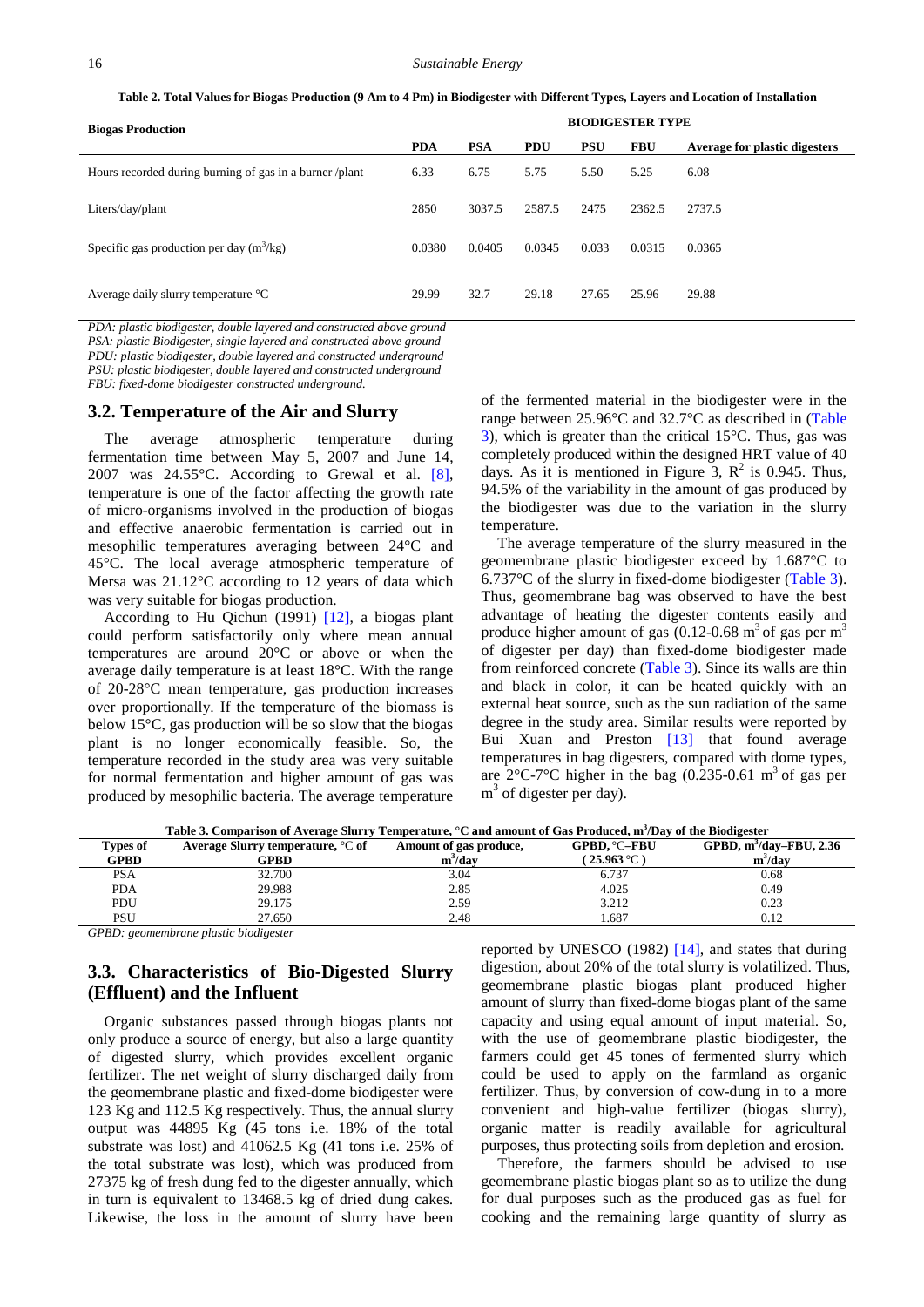organic fertilizer which helps to increase crop production by preventing it from burning in the form of dry dung cake and ashing down the good manure creating unhygienic conditions in the kitchen.

### **3.4. Characteristics of Total-N in the Slurry and Influent**

The average total nitrogen of the substrate and digested manure of the geomembrane plastic and fixed-dome biodigester were 0.37%, 1.13% and 1.15% respectively as described in [Table 4.](#page-5-0) Similarly, Grewal et al. [\[8\],](#page-7-6) reported that the total-N content of fresh dung as 0.242% which is 34.6% less than the result of this study. Thus, fermented slurry contained larger nitrogen content than fresh cow dung in both models of the biodigester because in an air tight biogas digester more organic acid such as acetic acid, prop ionic acid, butyric acid, ethanol and acetone was produced doting anaerobic fermentation of soluble simple organic substances which helps to absorb and fix ammonia and minimize the loss of nitrogen thus conserving the fertility of the manure. So, the higher quantity of nitrogen was converted in to the useful nitrate and ammonia which is the most important ingredient for plant growth.

There was also a greater conversion of organic substrate to nitrogen during 40 days of the experiment because microbial anaerobic degradation was facilitated with higher temperature.

According to Hu Qichun [\[12\]](#page-7-10) (1991), during anaerobic fermentation, part of the total nitrogen is mineralized to ammonium and nitrate. Thus, it can be more rapidly taken up by many plants and in a number of applications, slurry from biogas plants is even superior to fresh dung especially when the slurry is spread directly on fields with a permanently high nitrogen demand (e.g. fodder grasses) or when using slurry compost to improve the structure of the soil.

Processing evidence suggests, however, that slurry is much more effective than dung when applied as fertilizer, French (1979) [\[15\],](#page-7-13) discusses that slurry is 13 % more effective than dung, and Van Buren (1974) [\[16\],](#page-7-14) reported that the ammonia content of organic fertilizer fermented for 30 days in a pit in china increased by 19.3%.

As can be seen in [Table 4,](#page-5-0) the single layered geomembrane plastic biodigester constructed above ground produced higher amount of total nitrogen than others. This was due to higher amount of slurry temperature [\(Table 3\)](#page-4-1) absorbed in the single layered above ground biodigester activated anaerobic micro-organisms to convert more simple organic substances of the substrate in to simple organic acid so as to fix more ammonia. Therefore, total-N was affected by material and position of biodigester construction. Mersa ATVET dairy farm fermented cow manure contains 1.0164%-1.2026% N and 50-75% Organic matter. Thus, the annual output of slurry equivalent to 13468.5 kg of dry dung cake converted to 152.2 kg of N and 8127 kg of organic matter on the average. In the slurry which has higher total nitrogen content there is higher proportion of ammonium which constitutes the more valuable form of nitrogen for plant nutrition [\[17\].](#page-7-15)

<span id="page-5-0"></span>

| <b>IPB</b><br>Average (For Plastic digesters) |            |            |            | Biodigester types and fresh cow dung fed to the biodigester |        |       |                     |  |  |
|-----------------------------------------------|------------|------------|------------|-------------------------------------------------------------|--------|-------|---------------------|--|--|
|                                               | <b>IFB</b> | <b>PDA</b> | <b>PSA</b> | <b>FBU</b>                                                  | PDU    | PSU   |                     |  |  |
| 80<br>85.7<br>58.75                           |            | 60         | 75         | 66.7                                                        | 50     | 50    | Organic matter, %   |  |  |
| 44.06<br>60<br>64.28                          |            | 45         | 56.25      | 50.025                                                      | 37.5   | 37.5  | Organic matter (Kg) |  |  |
| 34.08<br>49.706<br>46.4                       |            | 34.8       | 43.5       | 38.686                                                      | 29     | 29    | Organic carbon, %   |  |  |
| 0.3822<br>1.126<br>0.3626                     |            | 1.0164     | .2026      | 1.1536                                                      | 1.1368 | 1.148 | Total N, %          |  |  |
| 3822<br>11259.5<br>3626                       |            | 10164      | 12026      | 11536                                                       | 11368  | 11480 | Total N, Mg/kg      |  |  |
| 0.35<br>0.7<br>1.0                            |            | 0.4        | 0.6        | 0.5                                                         | 0.2    | 0.2   | Dry matter, %       |  |  |
| 6.8<br>7.0<br>7.1                             |            | 7.6        | 7.1        | 7.2                                                         | 6.9    | 6.8   | pΗ                  |  |  |
|                                               |            |            |            |                                                             |        |       |                     |  |  |

**Table 4. Effect of Material & Position of Biodigester Construction on the Composition of the Effluent**

*IFB: influent of fixed-dome biodigester, IPB: influent of plastic biodigester pH: hydrogen ion concentration.*

# **3.5. Characteristics of Organic Matter in the Slurry and Substrate**

The application of digested slurry to crop serves as a dual purpose; a soil conditioner as well as a source of plant nutrients. According to [Table 4,](#page-5-0) the effluent in PSA showed larger organic matter content than the effluent in FBU. This could be because the amount of organic matter in the influent of plastic biodigester (IPB) was higher than that in the influent of fixed-dome biodigester (IFB). Higher value of organic matter was recorded from fresh cow dung than the slurry [\(Table 4\)](#page-5-0). Even if higher value was recorded for fresh manure, the use of excreta of dairy cattle in biogas plants was found to be better than the farmyard manure in several ways. A part of nitrogen which is ammonia, found in the slurry becomes available to the plants. The ability of the wet digested slurry to aggregate soil particles immediately after application is also very unique. The digested manure was available in 40 days as compared to 4-6 months taken in the usual method of composting in a manure pit. According to Grewal et al.

[\[8\],](#page-7-6) almost all plant nutrients are retained in the digested slurry in such finely divided state that, it mixes up with the soil quickly and thoroughly, and the soil bacterial activity increases substantially. Thus the application of digested slurry gives better yields for all crops as compared to farmyard manure (FYM) made from the same quantity of cattle dung. The digested slurry in this study was thin and used directly to the crops through the irrigation channels and by direct splashing on the farmland.

Moreover, it was also put in a fish pond of Mersa agricultural T.V.E.T. College and fishes were nourished. Thus, it was proved that, the waste that comes out of the digestion process as slurry was very useful both as feed and organic fertilizer. Studies by Sokoine Agricultural University in Tanzania have shown that slurry from biogas improves productivity of land and maintains soil quality that can support crop production over a long period of time [\[18\].](#page-7-16)

# **3.6. Characteristics of pH of Fermented Slurry**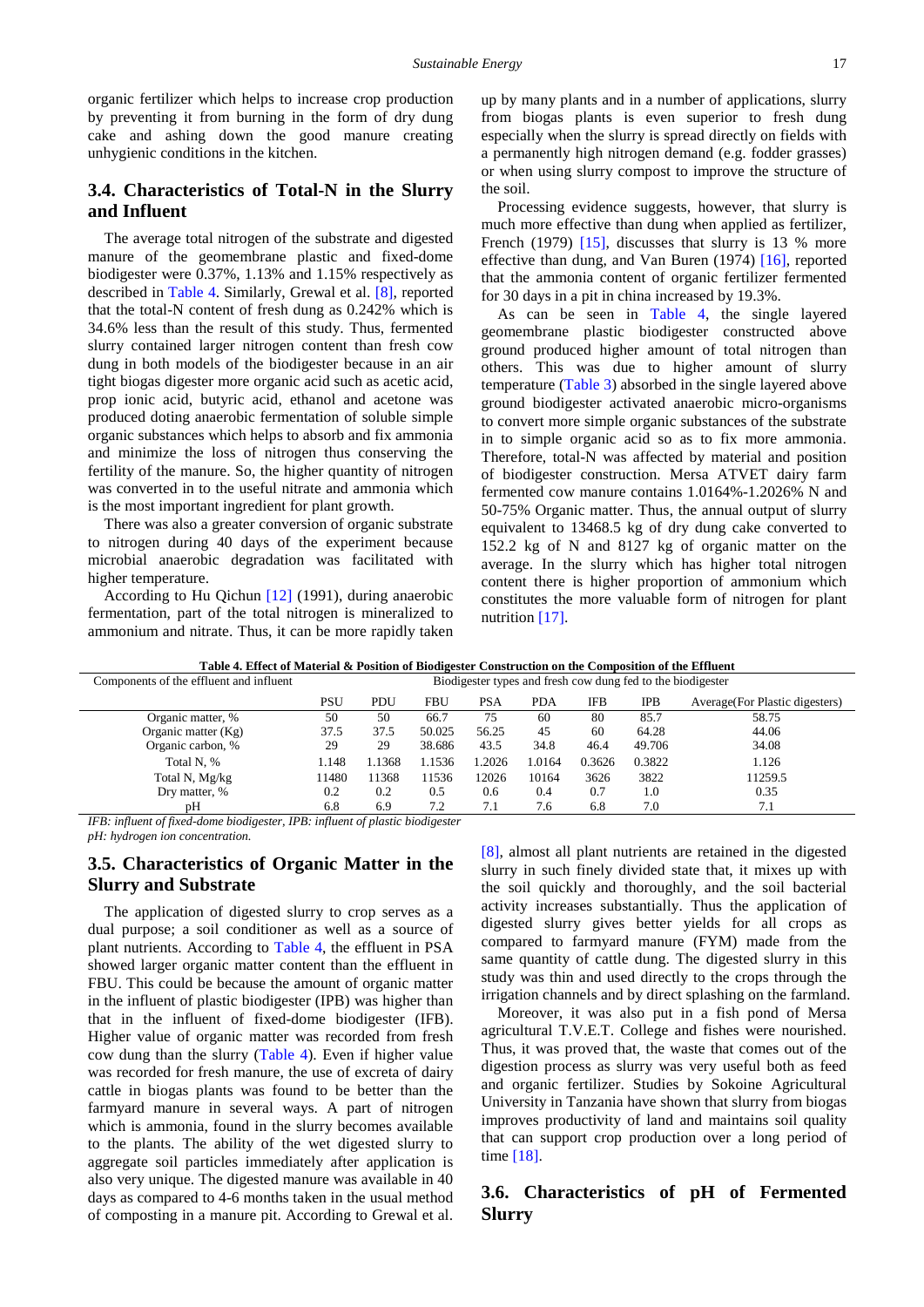It is generally recommended that the pH inside the biodigester should be above seven for normal fermentation and maximum gas production [\[8\].](#page-7-6) In the present study, the pH of the fermented slurry and fresh cow-dung was 6.8-7.6 and [\(Table 4\)](#page-5-0) with a hydraulic retention time of 40 days. Thus, the condition inside the digester was very comfortable for anaerobic microorganisms to accomplish normal fermentation, higher gas production and fertile manure.

### **3.7. Efficiency of the Biodigester**

The average specific gas production of the single layered above ground geomembrane plastic biodigester was greater than others [\(Table 2\)](#page-4-0). That was due to higher amount of sun light was absorbed by the digester (32.7°C) that used to facilitate the activity of micro-organisms and increase the amount of gas production per weight of the substrate (Figure 2). Thus, the construction of single layered aboveground biodigester is better than other biodigester as efficiency of conversion of substrate organic matter to biogas was higher.

### **3.8. Economic Evaluations**

In order to compute the value of biogas in terms of the value of traditional fuels saved by utilizing biogas, it was necessary to estimate the amount of dried dung cakes or fire wood needed to produce an equivalent amount of energy. Thus, according to UNISCO [\[14\],](#page-7-12) Van Buren [\[16\],](#page-7-14) used in this study assume that  $1 \text{ m}^3$  biogas substitutes for 3.47 kg of fire wood, 12.3 kg of dry dung fuel and 0.62 liter of kerosene oil.

Economic evaluation was also done for all biodigester using cost-benefit analysis which is the most commonly employed method used by many extension officers. It was able to evaluate the relative advantage of a geomembrane plastic biogas plant investment as compared to fixed dome biodigester on the basis of the anticipated minimum interest rate and economic life for the alternative designs. A discount rate of 18 % has been applied throughout the analysis according to Amhara regional state credit and saving institution (2007).

#### **3.8.1. Market Price of Inputs**

*Dung:* According to Senait Seyoum [\[19\]](#page-7-17) (2007), the cost of dung was estimated in terms of.

**Table 5. Summary of Market Value of Inputs and Outputs Used in the Analysis**

| Inputs             | Market value (price in EB) |
|--------------------|----------------------------|
| Dung $(EB/kg)$     | 0.50                       |
| Water (EB/5 $m3$ ) | 2.00                       |
| Labor $(EB/day)$   | 15.00                      |
| Outputs            |                            |
| Biogas (EB/litre)  | 3.47                       |
| Slurry (EB/tone)   | 90.62                      |

EB: Ethiopian Birr (1\$ = 18 Birr)

- Dung's value as fertilizer determined by the cost of an equivalent amount of commercial fertilizer, or.
- The market value of dung cakes, if dung is sold.
- 1 ton of DAP is 16 tone of dry manure.

Price of 1 tone of DAP according to 2006/2007 year was 1450 ET Birr. This was determined from a receipt voucher issued to Mersa agricultural T.V.E.T College purchasing office. The price of dried cow dung according to Woldya market in 2006/2007 ranged from EB 5.00 to EB 8.00 per 50 kg sack, averaging EB 0.50 per kg of dried dung.

*Water:* This was valued according to the price charged by the water authority of Habru District, Mersa town. I.E.  $EB$  2.00 per 5 m<sup>3</sup>.

*Labor:* The Labor used to collect water and spread slurry was valued at EB  $15 \text{ day}^{-1}$ .

#### **3.8.2. Market Price of Outputs**

*Biogas:* The biogas produced by the digestor was valued at the market value of fire wood or dried cow dung cakes, which it replaces. The observed price of fire wood in Mersa was between EB 15 and EB 20 per bundle weighing 15-20 kg. It was estimated that firewood averages EB 1.00 kg<sup>-1</sup>.

*Slurry:* Output digested slurry was valued at the official price of DAP (diammonium phosphate). N and P contents of DAP roughly approximated the proportions of these nutrients in dried cow dung. According to Senait Seyoum [\[19\],](#page-7-17) 1 ton of DAP is roughly equivalent to 16 ton of dry manure. The 2006/2007 price of DAP was EB 1450 tone<sup>-1</sup> , thus each ton of dry cow dung which has less nutrient content than the fermented slurry is worth EB 90.62. Therefore, the cost of 1 ton of fermented slurry was assumed to be EB 90.62 to the minimum.

Three important technical assumptions were made with respect to gas production and use, and the efficient use of inputs and their conversion in the analysis.

**Table 6. Summary of total costs and total benefits of geomembrane plastic and fixed-dome biogas plants**

|                |               |                |              | When used as fuel |         | When used as   |
|----------------|---------------|----------------|--------------|-------------------|---------|----------------|
| No             | <b>Biogas</b> | Total          | wood         |                   |         | manure         |
|                | <b>Models</b> | <b>Benefit</b> | <b>Total</b> | <b>Net</b>        | Total   | <b>Net</b>     |
|                |               |                | Cost         | <b>Benefit</b>    | Cost    | <b>Benefit</b> |
|                | <b>PSA</b>    | 7925.05        | 4427.90      | 3498.05           | 5035.45 | 2889.6         |
| $\overline{c}$ | <b>PDA</b>    | 7687.57        | 4604.69      | 3082.88           | 5222.25 | 2465.32        |
| 3              | <b>PSU</b>    | 7212.61        | 4127.78      | 3084.83           | 5562.47 | 1650.14        |
| 4              | PDU           | 7355.10        | 4191.63      | 3164.10           | 5229.25 | 2125.85        |
| 5              | FBU           | 6710.14        | 5662.96      | 1047.18           | 6389.32 | 320.82         |

1. The average daily gas production for a year from the geomembrane plastic and fixed-dome biodigester was assumed to be 2.74  $m<sup>3</sup>$  and 2.36  $m<sup>3</sup>$  as to the measurement taken once in drier months, but this could vary considerably with daily ambient temperature fluctuations in a year.

- 2. In the analysis it was assumed that all gas produced would be used, and it would have the same use as the dry dung or wood replaced by biogas.
- 3. The amount of slurry produced daily from the geomembrane plastic and fixed-dome biodigester was 123 tons and 112.5 tones.

As per the design, the total quantity of fresh dung required for 3  $m<sup>3</sup>$  size biogas plants in one year was 27375 kg or 27.375 tons but the quantity of fermented slurry collected after digestion and gas measurement was 45,000 kg and 41,000 kg in the geomembrane plastic and fixeddome biodigester respectively. Thus, approximately 10 tons and 14 tons of digested slurry (18% and 25% of the input mixture) were lost during fermentation from the total of 55 tons of slurry mixture available in the geomembrane plastic and fixed-dome digesters respectively. The loss in the weight of the slurry was due to the loss of solids during fermentation. Similarly, UNESCO (1982), states that, during digestion, about 20% of the total slurry is